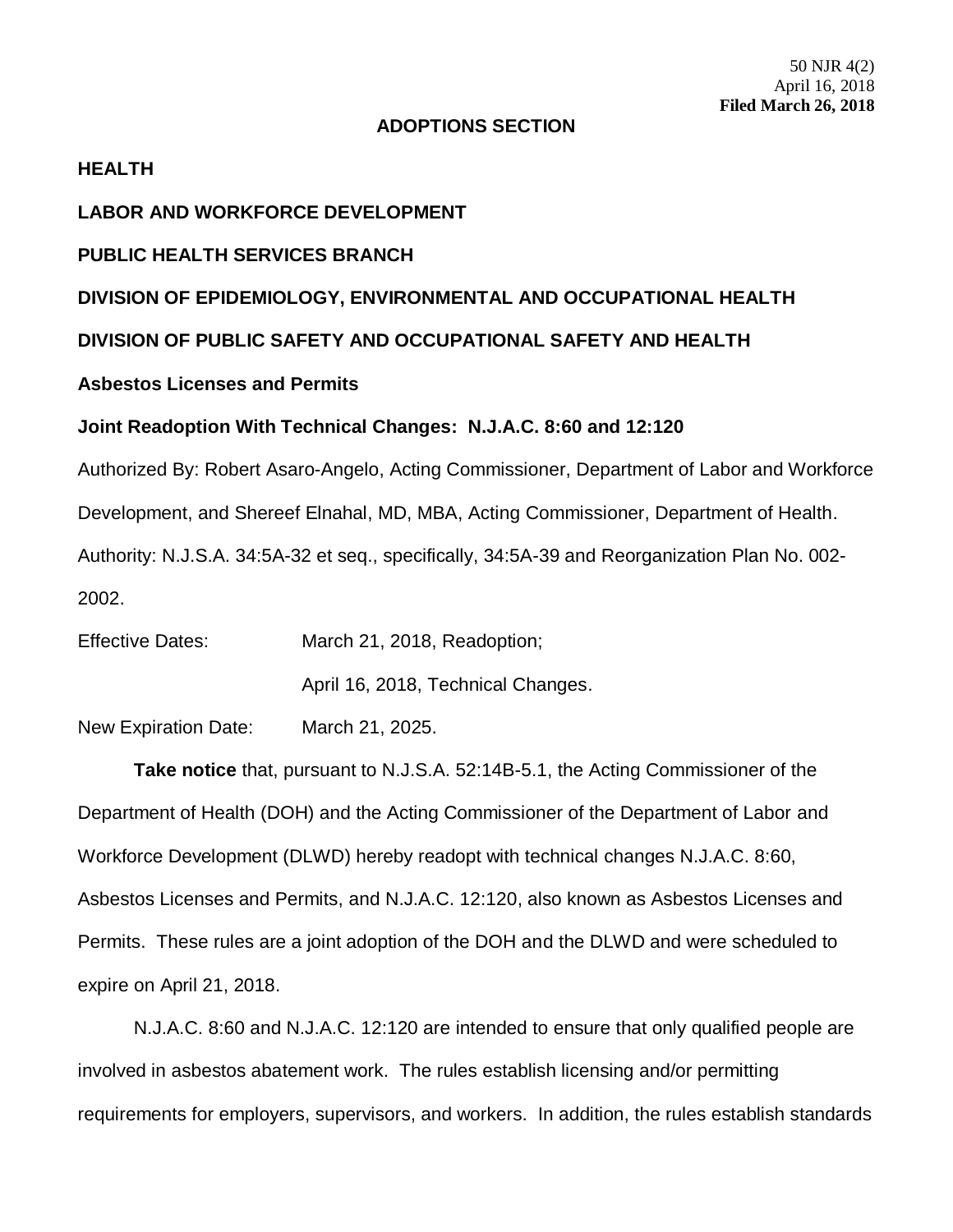for certification of training courses and training agencies who provide education regarding asbestos removal and encapsulation to licensees. This readoption with technical changes would continue to impose requirements on applicants for and holders of licenses, permits, and certificates issued pursuant to the rules.

In addition to readopting the existing rules, DOH and DLWD are making technical changes throughout N.J.A.C. 8:60 and 12:120. These would include updating DOH's name by deleting "and Senior Services" throughout both chapters. At N.J.A.C. 8:60-2.1 and 12:120-2.1, and throughout both chapters, the DOH and DLWD are updating the name of the DOH program that administers N.J.A.C. 8:60 from "Environmental Health Services" to its current name, the "Consumer, Environmental and Occupational Health Service." In addition, at N.J.A.C. 8:60- 4.7(a)3 and 12:120-4.7(a)3, and throughout both chapters, the DOH and DLWD are updating the name of the Department of Environmental Protection's rule, N.J.A.C. 7:26, from "Non-Hazardous Waste Regulations" to its current name, "Solid and Hazardous Waste Regulations."

DOH and DLWD have reviewed N.J.A.C. 8:60 and 12:120 and have determined that, subject to the technical changes, the existing chapters remain necessary, proper, reasonable, efficient, understandable, and responsive for the purposes for which they were originally promulgated, as amended and supplemented over time, and should be readopted. Therefore, pursuant to N.J.S.A. 52:14B-5.1.c(1), N.J.A.C. 8:60 and 12:120 are readopted and shall continue in effect for a seven-year period.

**Full text** of the technical changes follows (additions indicated in boldface **thus**; deletions indicated in brackets [thus]):

SUBCHAPTER 1. GENERAL PROVISIONS

8:60-1.1 (12:120-1.1) Title and citation

(a) (No change.)

(b) This chapter, as a Department of Health [and Senior Services] rule, shall be known as and may be cited as N.J.A.C. 8:60, Asbestos Licenses and Permits.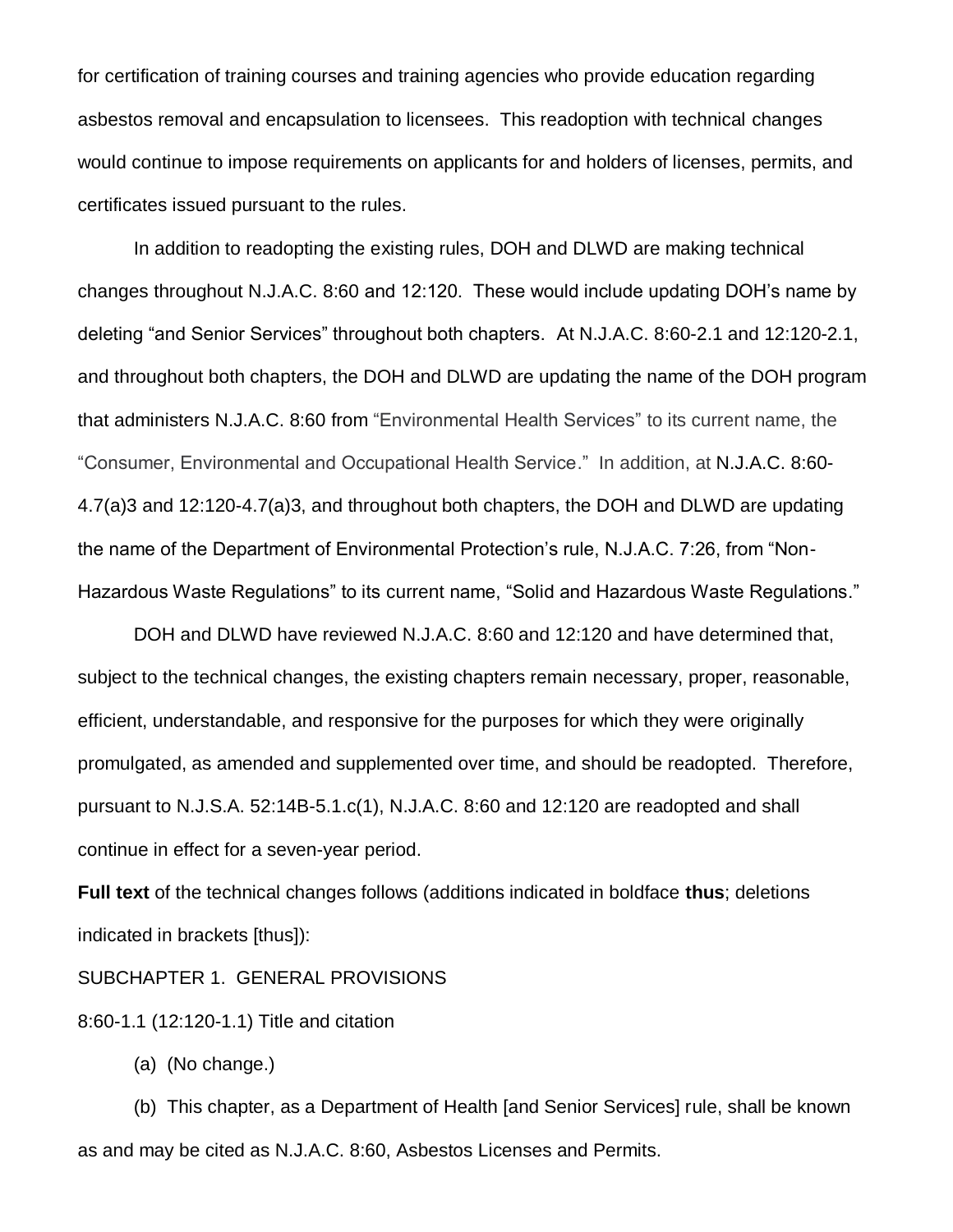(c) [These rules] **N.J.A.C. 8:60 and 12:120** are a joint adoption of the Department of Labor and Workforce Development and the Department of Health [and Senior Services].

### SUBCHAPTER 2. DEFINITIONS

### 8:60-2.1 (12:120-2.1) Definitions

The following words and terms, when used in this chapter, shall have the following meanings, unless the context clearly indicates otherwise.

…

"Approved" means acceptable to the Commissioner of Labor and Workforce Development or the Commissioner of Health [and Senior Services], as the case may be. …

"Certificant" means any training agency certified by the Department of Health [and Senior Services] pursuant to N.J.A.C. 8:60-6 and 12:120-6.

"[C.F.R.]**CFR**" means the Code of Federal Regulations.

...

"Commissioner of Health" means the Commissioner of Health [and Senior Services] or his or her authorized designee.

...

"Department of Health [and Senior Services]" means the **Consumer,** Environmental **and Occupational Health Service[s] of the New Jersey Department of Health [and Senior Services],** PO Box 360, Trenton, [N.J.] **NJ** 08625-0360.

…

"Instructor" means any person(s) hired by a training agency and approved by the Department of Health [and Senior Services] for the purpose of instructing a Department of [Health and Senior Services approved] **Health-approved** asbestos training course.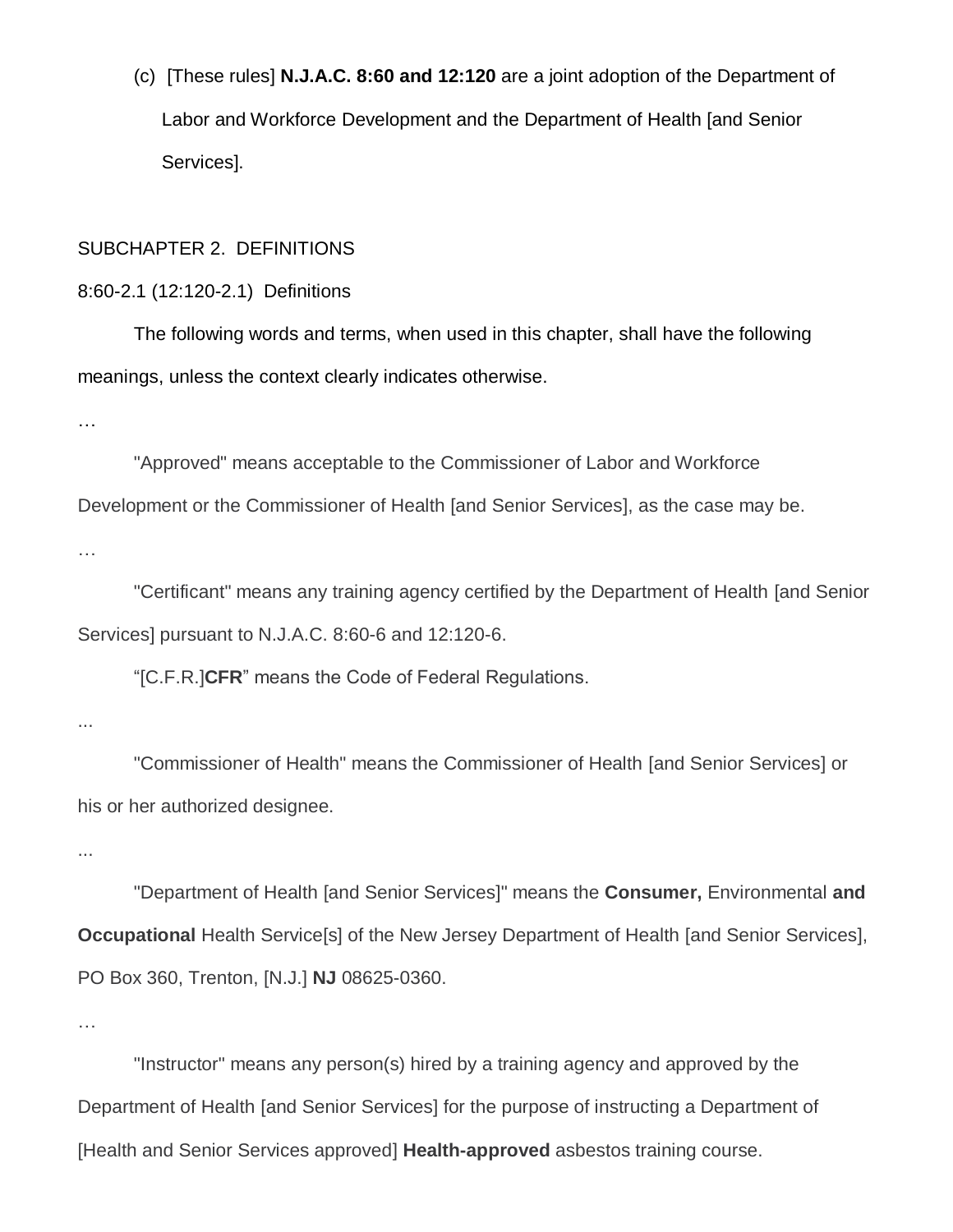"Supervisor" means any person who has completed an asbestos supervisor training course approved by the Department of Health [and Senior Services] and who has successfully passed a written asbestos supervisor examination devised and administered under the approval of the Department of Health [and Senior Services] for the position of supervisor and who possesses a valid asbestos supervisor permit issued by the Department of Labor and Workforce Development.

…

…

"Trainee" means any person who is enrolled in an asbestos worker or asbestos supervisor training course approved by the Department of Health [and Senior Services].

"Training agency" means a training provider approved or certified by the Department of Health [and Senior Services] to conduct asbestos training courses.

"Training course" means any asbestos training course approved by the Department of Health [and Senior Services] in accordance with the requirements of N.J.A.C. 12:120 and 8:60. …

"Worker" means a person who has completed an asbestos worker training course approved by the Department of Health [and Senior Services] and who has successfully passed a written asbestos worker examination devised and administered under the approval of the Department of Health [and Senior Services] for the position of worker and who possesses a valid asbestos worker permit issued by the Department of Labor and Workforce Development.

### SUBCHAPTER 3. ADMINISTRATION

8:60-3.2 (12:120-3.2) Compliance

(a) (No change.)

(b) For the purpose of determining under (a) above whether an employer is performing any of the functions of application, enclosure, repair, removal**,** or encapsulation of asbestos in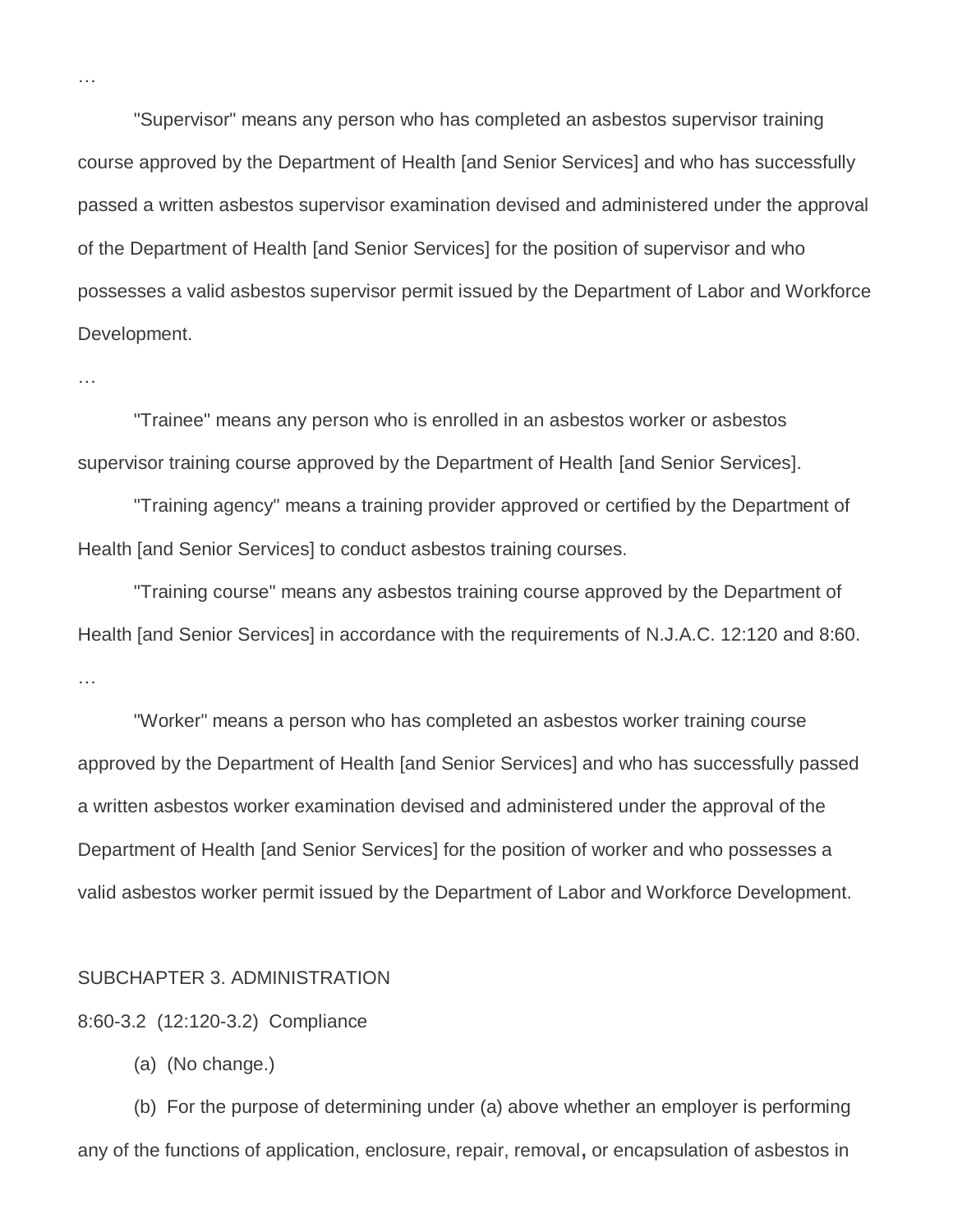any structure, or entering into any contract with the owner or owner's representative for the employer to perform such work and, therefore, whether the employer is required to comply with the provisions of this chapter and be issued a nontransferable license by the Commissioner of Labor and Workforce Development, the Department of Labor and Workforce Development and the Department of Health [and Senior Services] shall analyze all bulk samples obtained to determine the presence of asbestos utilizing the "Test Method -- Method for the Determination of Asbestos in Bulk Building Materials," EPA/600/R-93/116, July 1993, incorporated herein by reference, as amended and supplemented.

1. The Department of Labor and Workforce Development and the Department of Health [and Senior Services] shall analyze Category I non-friable asbestos containing material and other non-friable organically bound material utilizing the "Test Method -- Method for the Determination of Asbestos in Bulk Building Materials," EPA/600/R-93/116, July 1993, in the manner prescribed within the Appendix to this chapter.

(c) (No change.)

(d) Every employer and employee shall take all prudent measures to comply with written recommendations made by the Commissioner of Labor and Workforce Development or the Commissioner of Health [and Senior Services], as the case may be.

#### 8:60-3.3 (12:120-3.3) Interface of State agencies

(a) (No change.)

(b) The Department of Health [and Senior Services], under the provisions of this chapter, shall:

1. Certify training agencies [which] **that** use Department of [Health and Senior Services-approved] **Health-approved** courses to train workers and supervisors and to determine compliance by such training agencies with this chapter;

2. - 6. (No change.)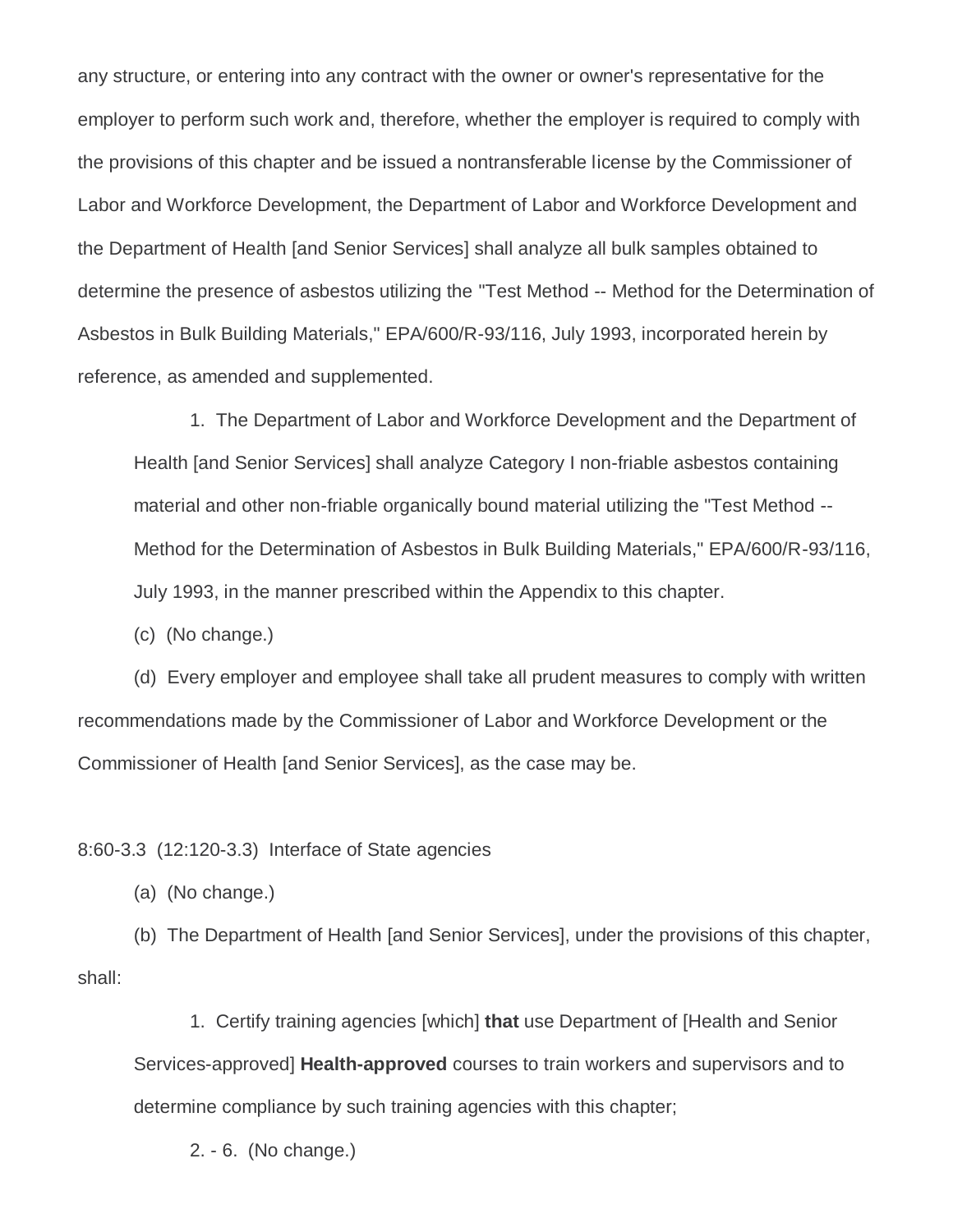#### 8:60-3.4 (12:120-3.4) Enforcement

(a) (No change.)

(b) The Commissioner of Labor and Workforce Development or the Commissioner of Health [and Senior Services], as the case may be, as an alternative to or in addition to the fines and imprisonment authorized in (a) above, may employ the following powers and remedies in enforcing their respective responsibilities under the Act:

1. Whenever either the Commissioner of Labor and Workforce Development or Health [and Senior Services] find that a person has violated any provision of the Act for which that Commissioner has the responsibility to enforce, that Commissioner may issue an administrative order to abate the violation. The administrative order must:

i. (No change.)

ii. Give notice of the person's right to an informal conference or hearing pursuant to N.J.A.C. 12:120-8 and 8:60-8, on the matters contained in the order. Upon a request for an informal conference or formal hearing, the Commissioner of Labor and Workforce Development or Health [and Senior Services] may grant a stay of the administrative order following review of a written request [which] **that** includes a factual basis and clearly supports the appropriateness of the stay.

2. Either the Commissioner of Labor and Workforce Development or Health [and Senior Services] may institute an action or proceeding in the Superior Court for injunctive or other relief for any violation of this Act for which the Commissioner has the responsibility to enforce and the court may proceed in the action in a summary manner.

(c) Either the Commissioner of Labor and Workforce Development or the Commissioner of Health [and Senior Services] may assess a civil administrative penalty in accordance with N.J.A.C. 12:120-3.5 and 8:60-3.5, not to exceed \$25,000 for each violation of this Act for which that Commissioner has the responsibility to enforce.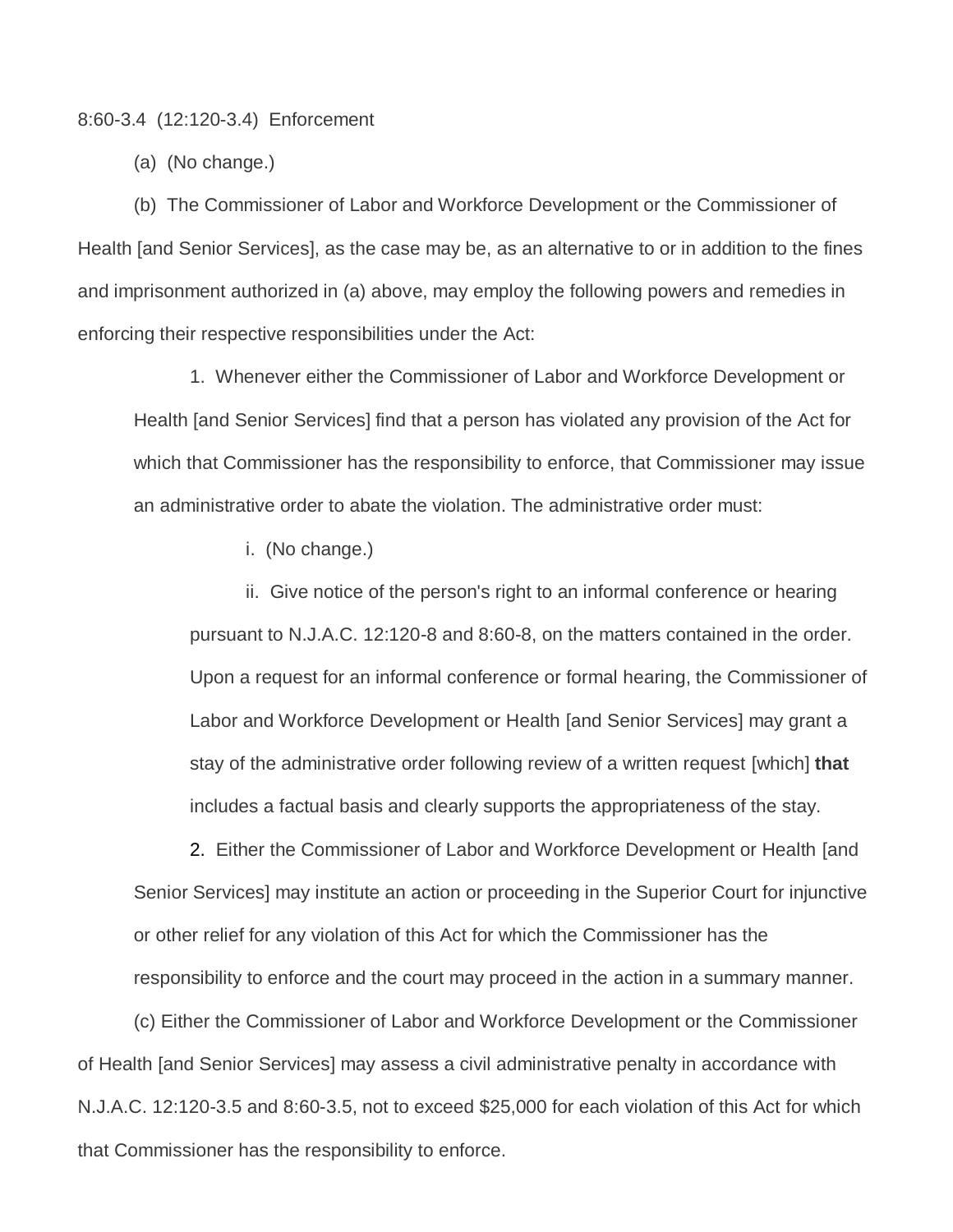$1. - 3.$  (No change.)

4. Payment of the assessment of a civil administrative penalty is due upon issuance of a final order by the Commissioner of Labor and Workforce Development or the Commissioner of Health [and Senior Services].

5. The Commissioner of Labor and Workforce Development or the Commissioner of Health [and Senior Services] may file a civil action to recover a civil administrative penalty with costs pursuant to the Penalty Enforcement Law, N.J.S.A. 2A:58-1 et seq.  $(d) - (e)$  (No change.)

8:60-3.5 (12:120-3.5) Civil administrative penalties

 $(a) - (b)$  (No change.)

(c) In assessing a civil administrative penalty pursuant to this chapter, the Commissioner of Labor and Workforce Development or the Commissioner of Health [and Senior Services], as the case may be, may consider the following factors, where applicable, in determining what constitutes an appropriate penalty for the particular violations:

 $1. - 6.$  (No change.)

(d) In addition to other sanctions in the Act or this chapter, the Commissioner of Labor and Workforce Development or the Commissioner of Health [and Senior Services], as the case may be, shall have the authority to require:

 $1. - 5.$  (No change.)

### SUBCHAPTER 4. LICENSING OF EMPLOYERS

8:60-4.2 (12:120-4.2) Exempted activities

(a) The Commissioner of Health [and Senior Services] may exempt from the license requirements those designated asbestos-related activities based on sufficient data which indicates that no significant exposure exists to perform such activity. Such data shall be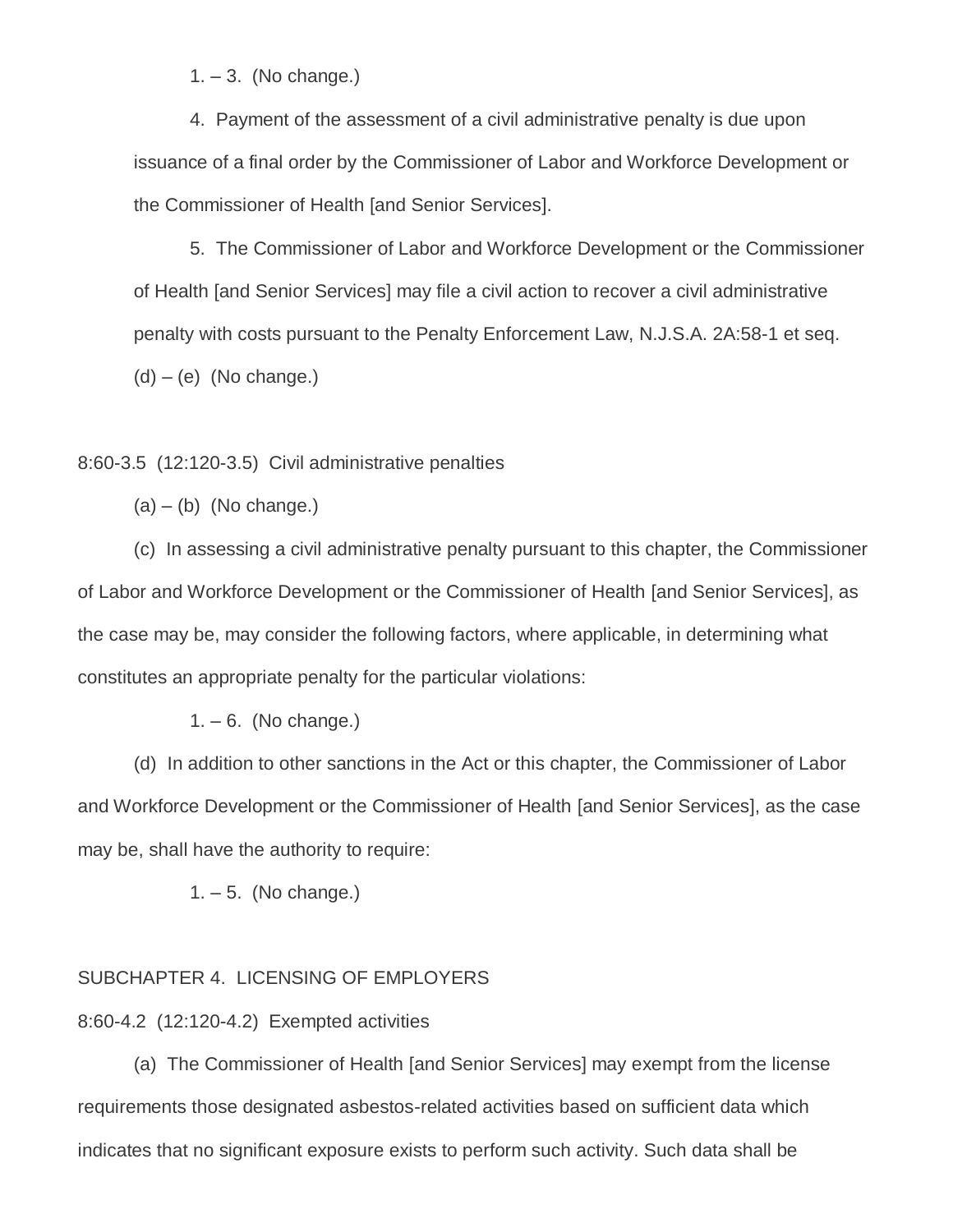submitted to the Commissioner of Health [and Senior Services] for review at least 10 calendar days prior to the beginning of such work.

(b) (No change.)

8:60-4.4 (12:120-4.4) Eligibility for employer license

(a) The applicant, to be eligible for a license as an employer, shall:

1. Provide evidence of having successfully completed the training course and pass the written examination for asbestos abatement supervisors devised and administered under the approval of the Department of Health [and Senior Services] as set forth at N.J.A.C. 12:120-6.2 and 8:60-6.2;

 $2. - 3.$  (No change.)

8:60-4.5 (12:120-4.5) Granting of employer license

 $(a) - (d)$  (No change.)

(e) The Commissioner shall not grant a license unless the employer has certified that the employer's supervisor has completed a training course and examination certified and approved by the Department of Health [and Senior Services].

8:60-4.6 (12:120-4.6) Identification of licensee

(a) The license shall be available at the worksite for examination by the Commissioner of Labor and Workforce Development, Commissioner of Health [and Senior Services], the contracting agency, and the owner or the owner's representative.

 $(b) - (e)$  (No change.)

8:60-4.7 (12:120-4.7) License performance standards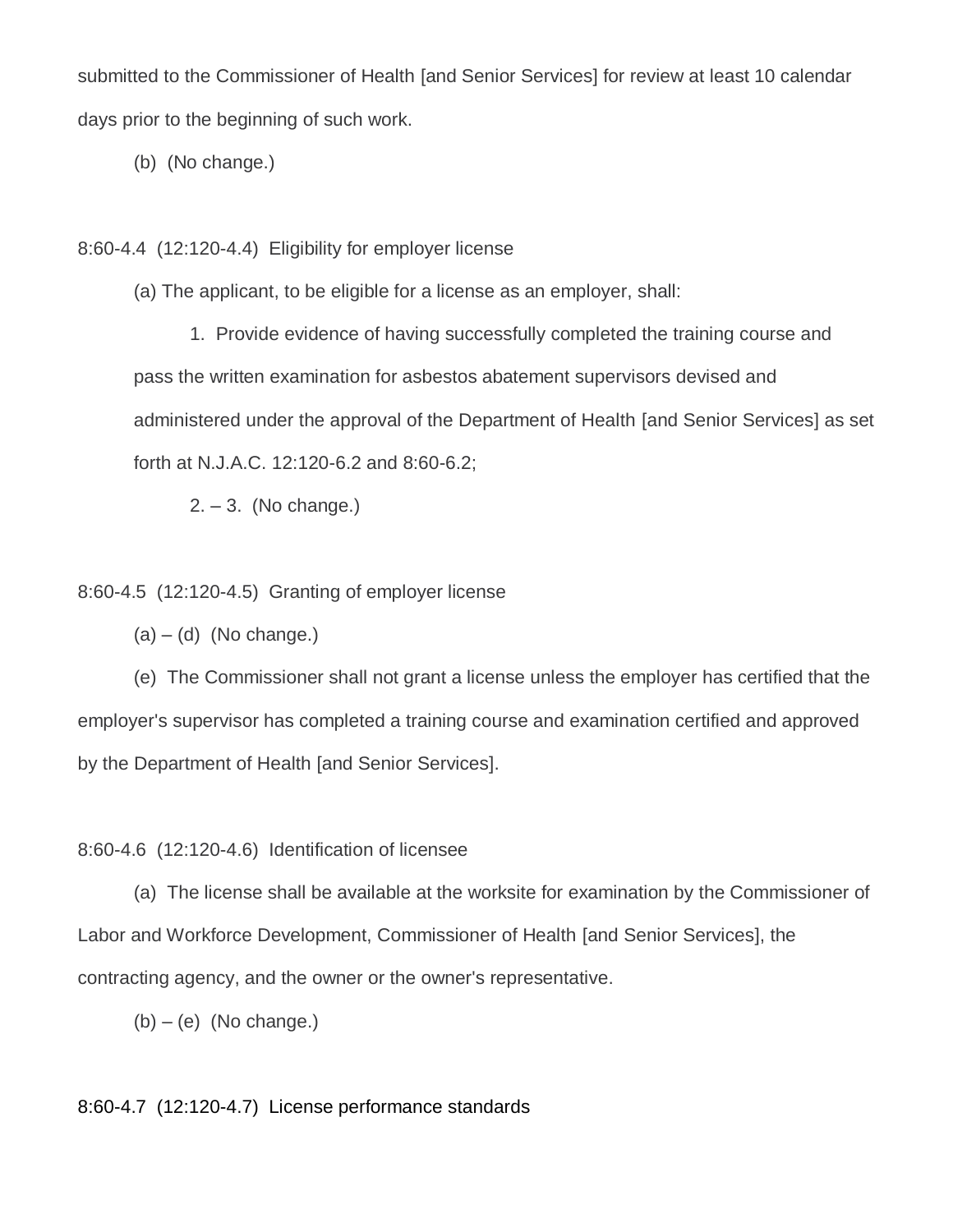(a) Every licensee shall ensure that all asbestos work performed conforms to those license performance standards as identified at N.J.A.C. 12:120-[4.4(a) 3]**4.4(a)3** and 8:60- 4.4(a)3, including, but not limited to, the following:

 $1. - 2.$  (No change.)

3. Compliance with N.J.A.C. 7:26, [Non-Hazardous] **Solid and Hazardous** Waste Regulations; and

4. (No change.)

 $(b) - (d)$  (No change.)

8:60-4.8 (12:120-4.8) Suspension or revocation of employer license

- (a) (No change.)
- (b) Any employer shall have his or her license suspended or revoked for:
	- $1. 5.$  (No change.)

6. Any violation of an administrative order lawfully issued by the Commissioner of Labor and Workforce Development or the Commissioner of Health**,** [and Senior Services] as the case may be.

 $(c) - (h)$  (No change.)

SUBCHAPTER 5. REQUIREMENTS AND PROCEDURES FOR OBTAINING AN ASBESTOS WORKER OR AN ASBESTOS SUPERVISOR PERMIT

8:60-5.2 (12:120-5.2) Exempted activities

(a) The Commissioner of Health [and Senior Services] may exempt from the permit requirements those designated asbestos-activities based on sufficient data which indicates that no significant exposure exists to perform such activity. Such data shall be submitted to the Commissioner of Health [and Senior Services] for review at least 10 calendar days prior to the beginning of such work.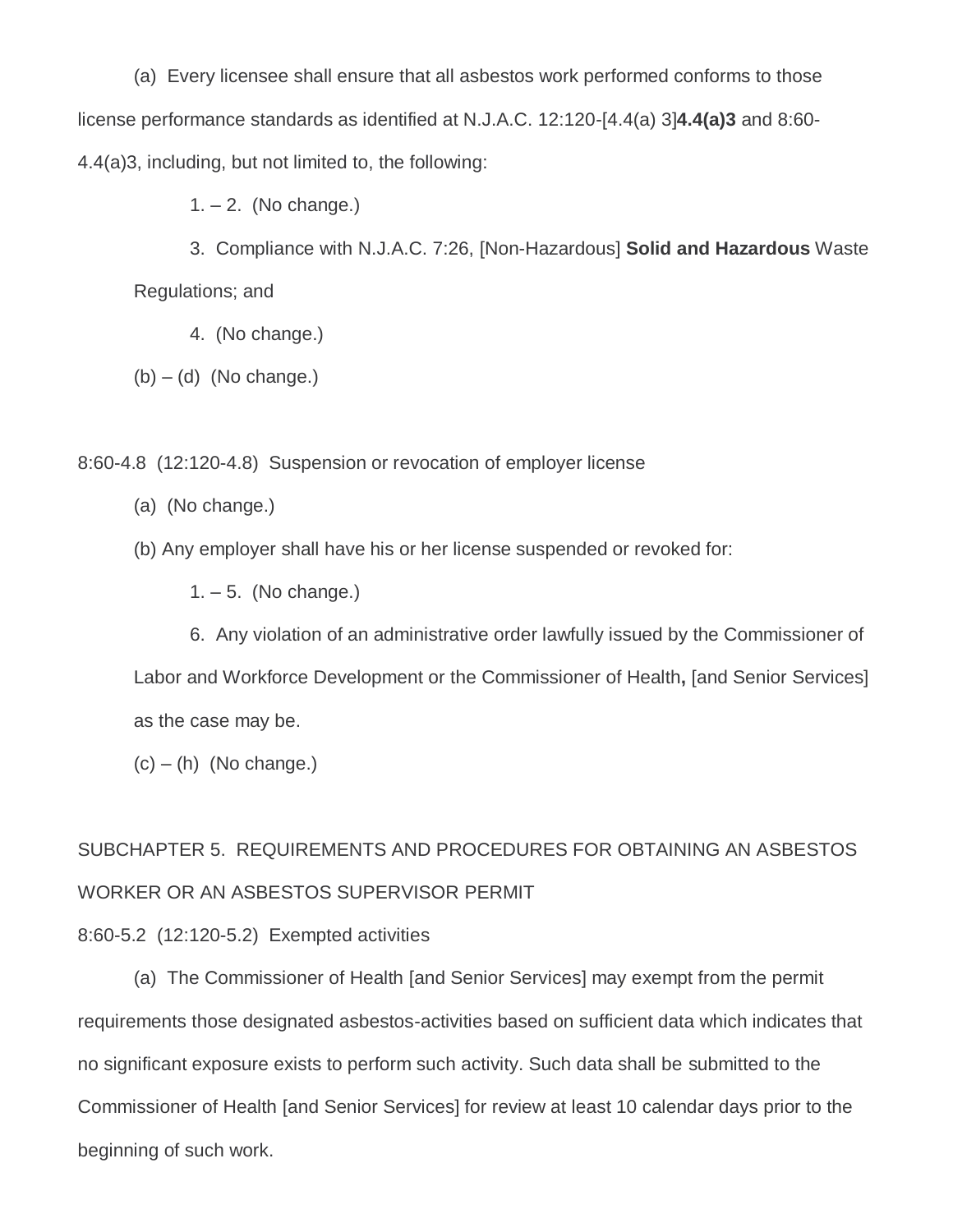(b) (No change.)

8:60-5.3 (12:120-5.3) Requirements for obtaining an asbestos worker or an asbestos supervisor permit

(a) The Commissioner shall issue a permit to each applicant who satisfies the requirements listed below. The applicant shall:

1. (No change.)

2. Successfully complete either the asbestos abatement worker or asbestos abatement supervisor training course approved by the Department of Health [and Senior Services] and pass a written examination devised and administered under the approval of the Department of Health [and Senior Services] for each respective position[; and]**.**

i. Proof of passing the written examination shall be submitted with the permit application[.]**; and**

3. (No change.)

8:60-5.4 (12:120-5.4) Procedures for completing training course and examination

(a) Each applicant required by this subchapter to complete asbestos training shall register at a training agency [which] **that** has been certified by the New Jersey Department of Health [and Senior Services] to offer such training. A list of certified training agencies is available from the Department of Health [and Senior Services].

1. The topics for worker training are set forth at N.J.A.C. 12:120-6.2 and 6.6 and [N.J.A.C.] 8:60-6.2 and 6.6;

2. The topics for supervisor training are set forth at N.J.A.C. 12:120-6.2 and 6.7 and [N.J.A.C.] 8:60-6.2 and 6.7; and

3. (No change.)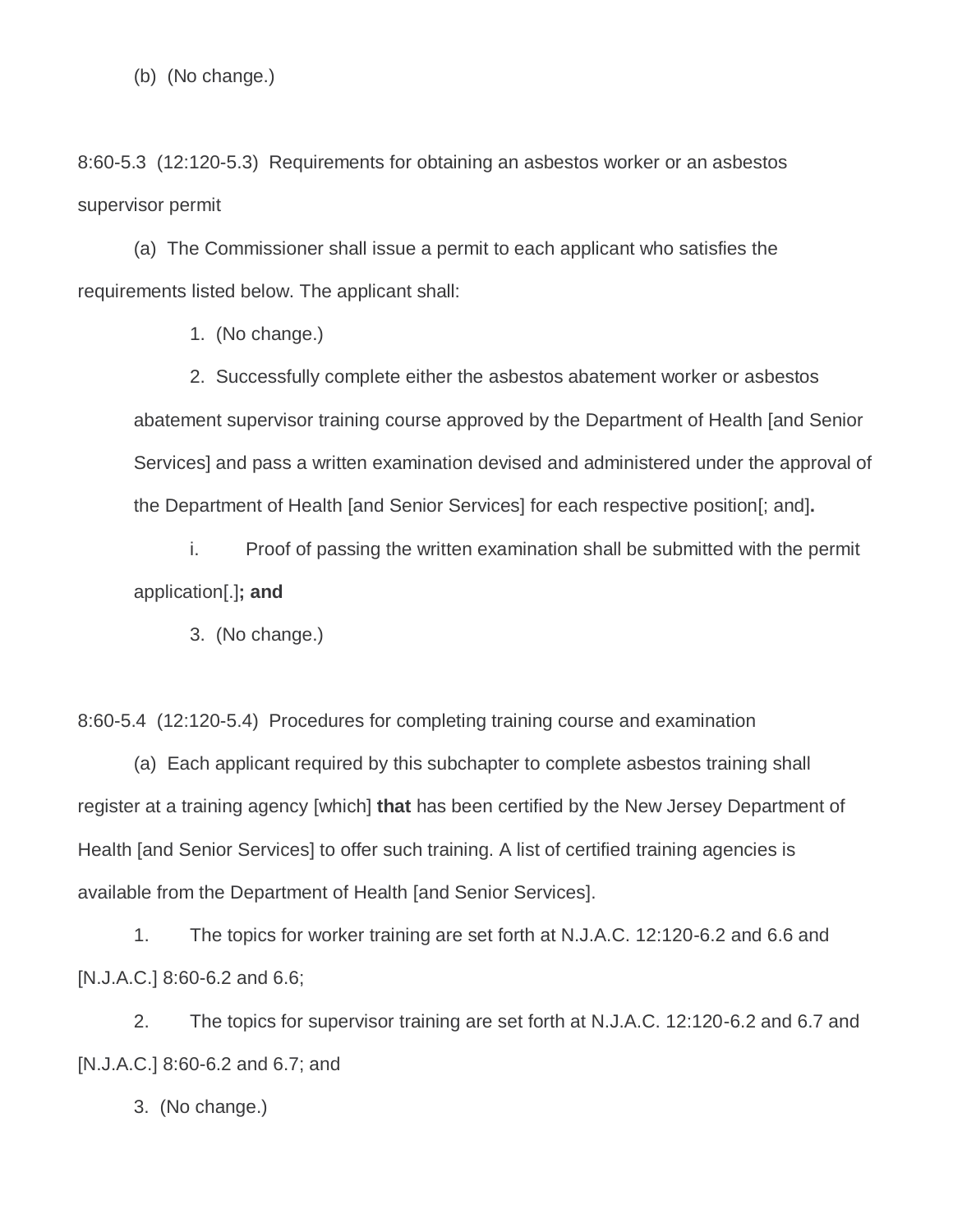(b) Upon successful completion of the training course, each applicant shall register to take a written examination administered under the approval of the Department of Health [and Senior Services].

- 1. (No change.)
- $(c) (i)$  (No change.)
- 8:60-5.8 (12:120-5.8) Identification of permit holder

(a) Each worker or supervisor performing asbestos work shall have their permits available at the job site and readily available for inspection by representatives of the Commissioners of the Department of Labor and Workforce Development and Health [and Senior Services] and of the contracting agency.

 $(b) - (q)$  (No change.)

#### 8:60-5.10 (12:120-5.10) Renewal of permit

(a) An application for renewal of a permit shall be submitted at least 30 days prior to its expiration date. When the application for renewal is submitted within the required time period, the permit may continue in effect until the Commissioner renders a determination regarding the application. The applicant shall be notified in writing by the Department whether a valid extension has been granted. This validation together with the expired permit shall be carried upon the worker's person and be readily available for inspection by representatives of the Commissioners of the Departments of Labor and Workforce Development and Health [and Senior Services] and the contracting agency.

 $(b) - (d)$  (No change.)

#### SUBCHAPTER 6. CERTIFICATION OF TRAINING COURSES

8:60-6.1 (12:120-6.1) Scope of subchapter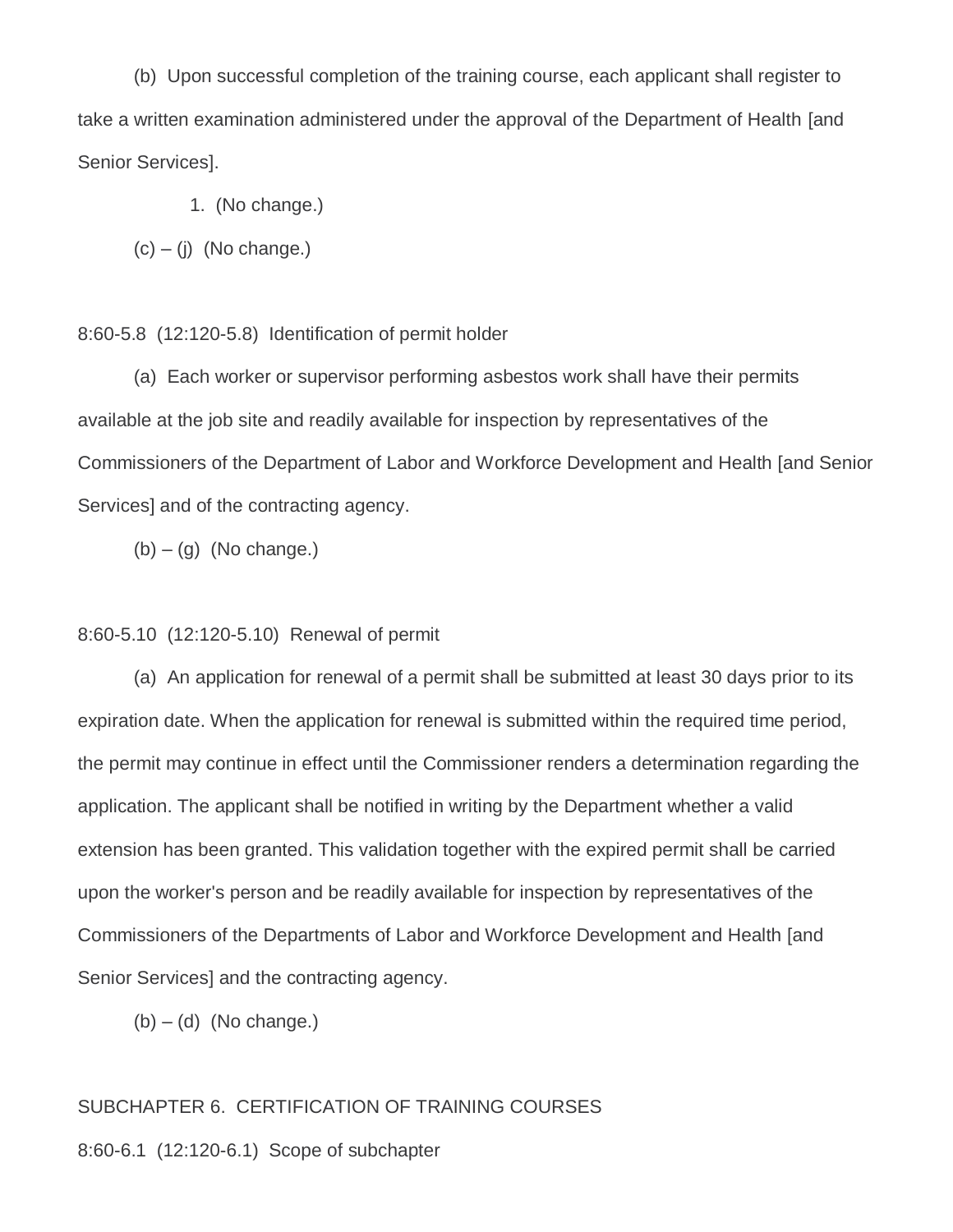This subchapter shall apply to the procedures and qualifications required to obtain and maintain or renew certification from the Commissioner of Health [and Senior Services] to conduct training courses on asbestos abatement as provided for in the Act. At a minimum, training courses shall meet the following requirements as set forth in this subchapter or 40 CFR 763, "Asbestos Model Accreditation Plan; Interim Final Rule," whichever is more stringent.

8:60-6.3 (12:120-6.3) Application for certification of training courses

(a) An applicant for certification of an asbestos abatement training course shall submit an application and a proposal on forms provided by the Department of Health [and Senior Services], specifying the following:

1. – 16. (No change.)

(b) (No change.)

(c) The applicant shall be required to successfully pass a pre-commencement inspection of the training facility conducted by the Department of Health [and Senior Services].

(d) The applicant shall immediately notify the Department of Health [and Senior Services] in writing of any change(s) in the application information occurring either prior to or after certification.

(e) A non-refundable application fee for annual certification in the amount of \$500.00 per discipline shall be forwarded with the application. The application fee shall be paid by certified check or money order and made payable to the New Jersey Department of Health [and Senior Services]. No liability shall be assumed by the Department for the loss in the transmission of the application.

(f) (No change.)

(g) Upon written request from the applicant, the Commissioner of Health [and Senior Services] may, at his or her discretion, waive the fees for certification of training agencies identified in (e) above.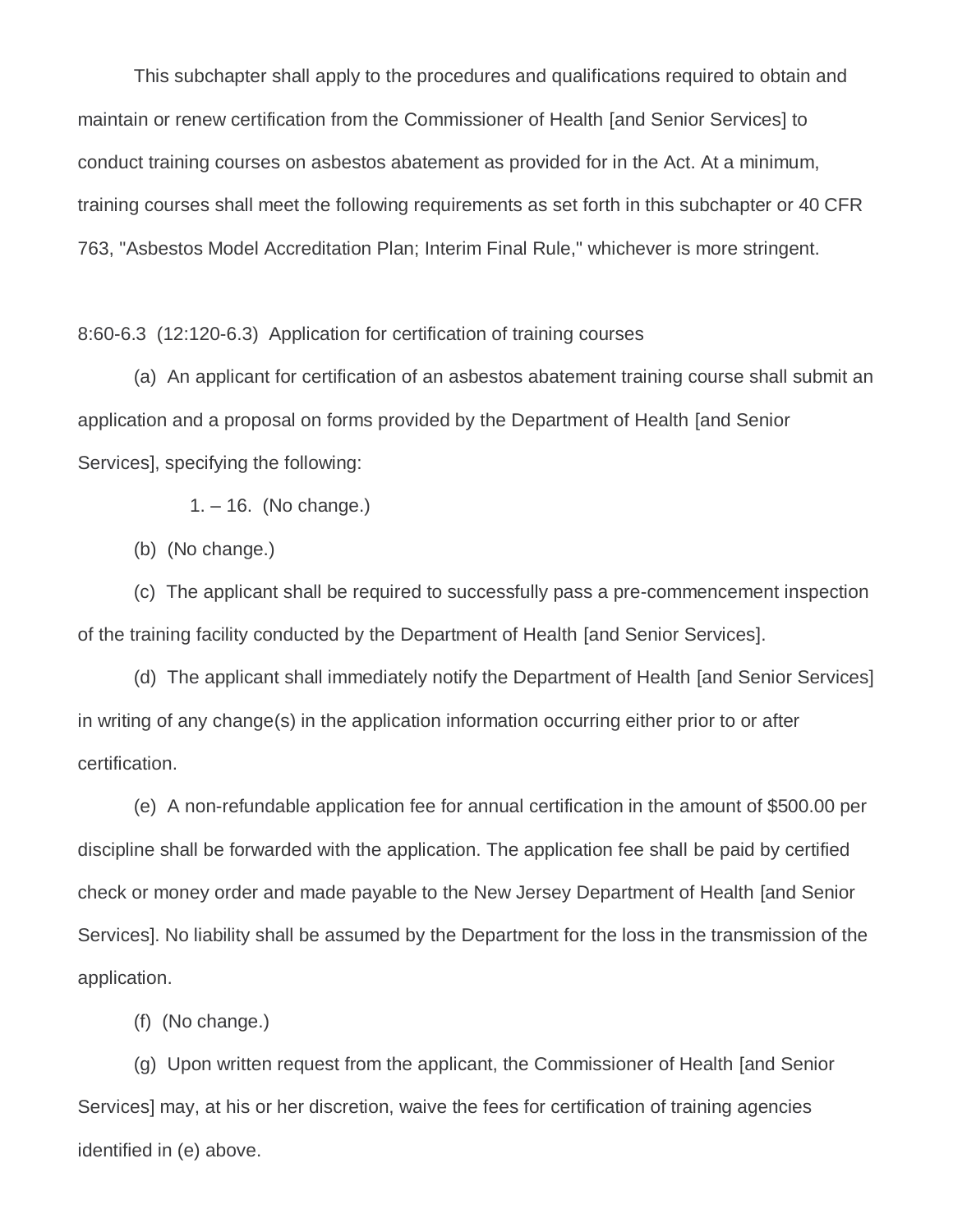#### $1. - 2.$  (No change.)

8:60-6.4 (12:120-6.4) Training agency operating requirements

 $(a) - (c)$  (No change.)

(d) Certified training agencies shall ensure that at least one course instructor represents them at any meeting sponsored by the Department of Health [and Senior Services] for the purpose of maintaining uniform and high quality training courses among certificants.

 $(e) - (f)$  (No change.)

(g) All certified training agencies shall notify the Department of Health [and Senior Services] at least two weeks in advance of the beginning of any training course. All notifications shall be in writing and shall be submitted on forms provided by the Department of Health [and Senior Services]. If any course information changes, the training agency shall notify the Department of Health [and Senior Services] as soon as that agency becomes aware of such changes.

(h) (No change.)

(i) Certified training agencies shall submit instructor documentation meeting the requirements of N.J.A.C. 12:120-6.5 and 8:60-6.5 to the Department of Health [and Senior Services] for approval prior to allowing that instructor to conduct any training course.

(j) (No change.)

(k) Certified training agencies shall permit entry to all training courses by representatives of the Department of Health [and Senior Services] for the purposes of course evaluation and determination of compliance with this subchapter.

 $(l) - (m)$  (No change.)

(n) Certified training agencies shall permit representatives of the Department to inspect and evaluate these records. Upon request by the Department of Health [and Senior Services],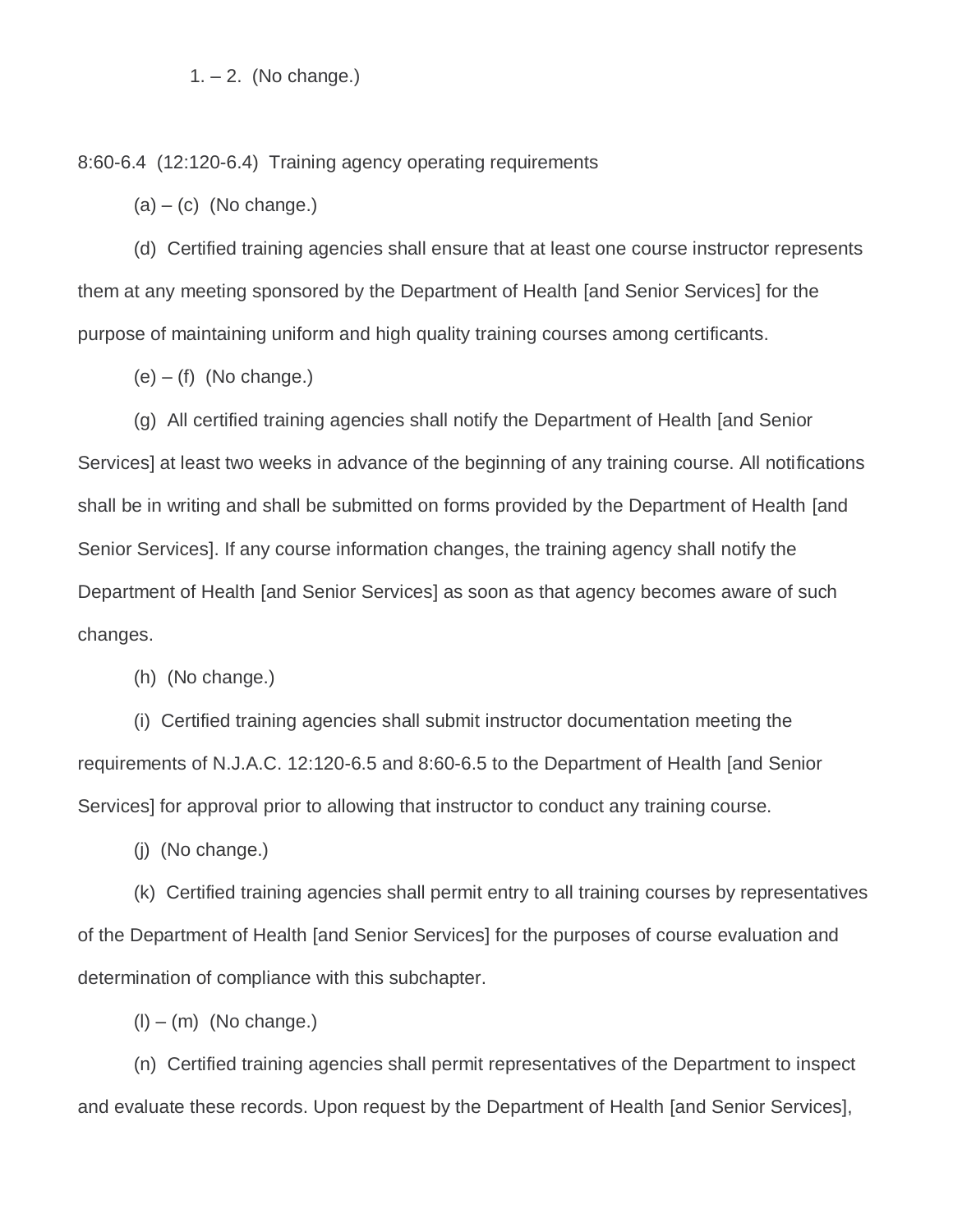training agencies shall provide copies of all training records for the purpose of inspection, evaluation and compliance.

(o) Certified training agencies shall maintain training records for a minimum of five years. The Department of Health [and Senior Services] shall be notified and be given the opportunity to take possession of all training records should an agency cease to conduct training.

(p) Certified training agencies shall notify the Department of Health [and Senior Services], in writing, in advance of any changes in information submitted on its agency and course applications. Any course modifications made subsequently to certification shall require 10 days prior notification and shall be subject to Department of Health [and Senior Services] approval.

(q) Notwithstanding (g) above, certified training agencies shall notify the Department of Health [and Senior Services] in writing at least four weeks advance of any changes in their hands-on training site. Any changes in location and/or renovations to the site shall require a reinspection of the facility before training can be conducted at that site.

(r) (No change.)

(s) Certified training agencies shall cooperate fully with the Department of Health [and Senior Services] in all matters relating to the conduct of certified training courses, the administration of examinations, and the permitting of individuals pursuant to this chapter.

8:60-6.5 (12:120-6.5) Criteria for training course instructors

(a) To be eligible for certification of any training course, three or more course instructors shall be employed. A sufficient number of instructors shall be hired to ensure that all of the education and experience criteria for instructors set forth below are met:

1. (No change.)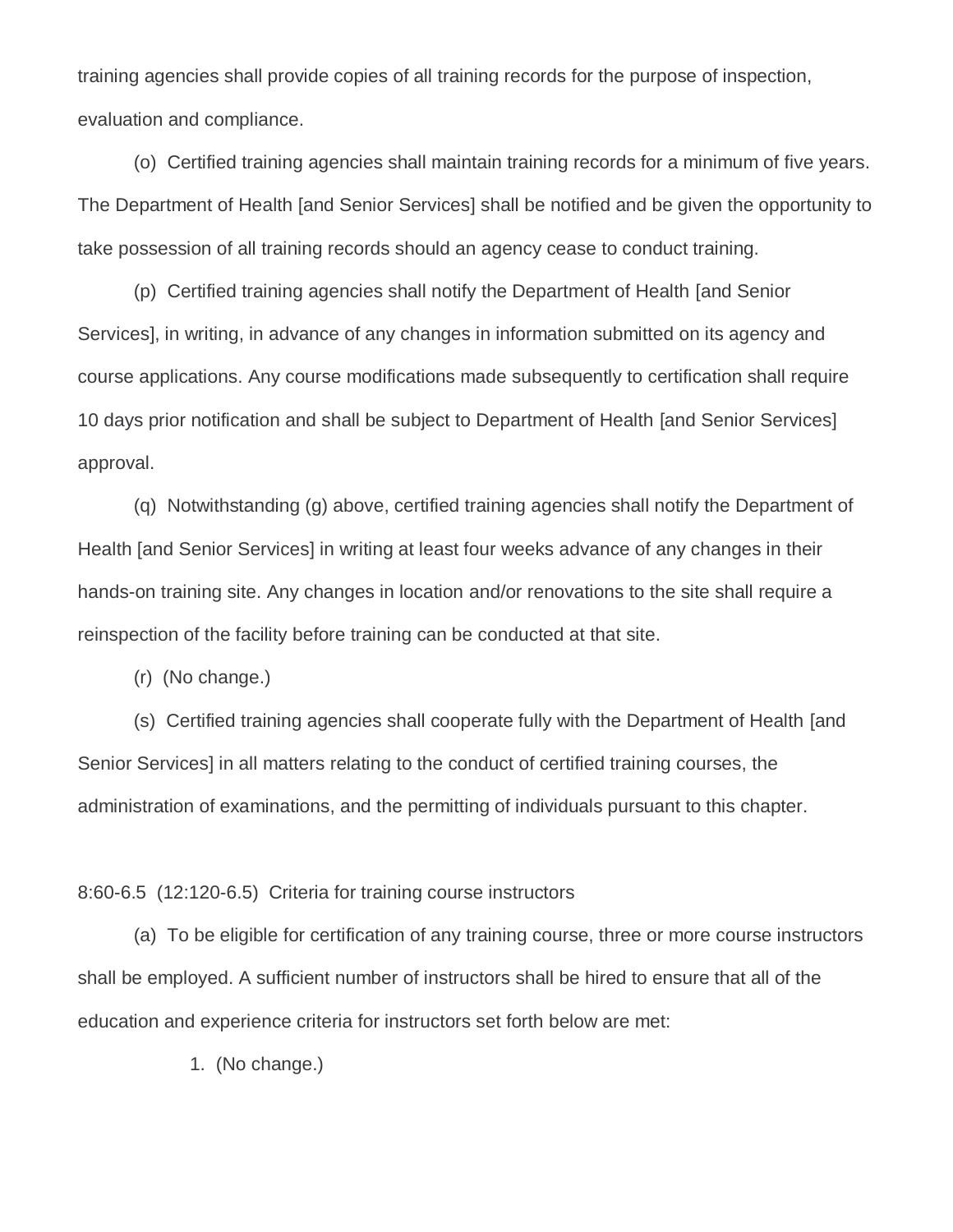2. All applicants applying for instructor approval after April 3, 1995**,** must take the New Jersey asbestos supervisor course and successfully complete the examination approved by the Department of Health [and Senior Services].

3. – 5. (No change.)

6. To qualify to teach the smoking cessation topics, instructors shall have successfully completed a course in smoking cessation approved by the Department of Health [and Senior Services].

8:60-6.8 (12:120-6.8) Criteria for topics in refresher training courses

 $(a) - (b)$  (No change.)

(c) The Department of Health [and Senior Services] reserves the right to require additional refresher training course topics within one month of a certified training agency's receipt of written notice.

8:60-6.9 (12:120-6.9) Granting of certification

(a) (No change.)

(b) An annual certification shall be granted to a training agency which has demonstrated the ability to meet the requirements of this subchapter**,** including course content, teaching methods, and instructor qualification based upon the application submission required by N.J.A.C. 12:120-6.3 and 8:60-6.3, and such investigation as the Commissioner of the Department of Health [and Senior Services] should deem necessary.

(c) (No change.)

(d) An annual letter of certification shall:

 $1. - 4.$  (No change.)

5. Be signed by the Commissioner of the Department of Health [and Senior Services] or his or her designee; and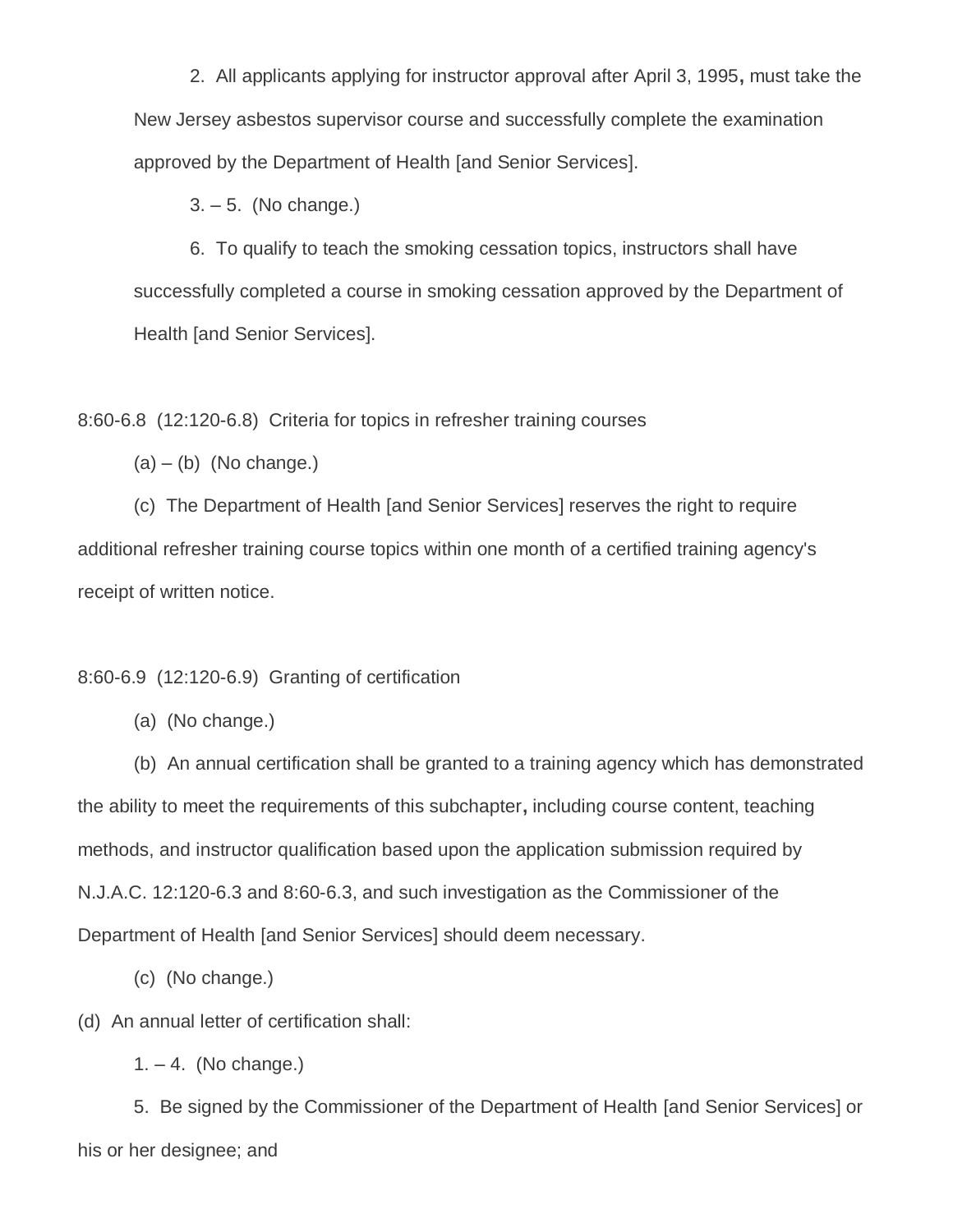6. (No change.)

8:60-6.10 (12:120-6.10) Renewal of training agency certification

(a) In order to approve a training agency certification renewal application, the Commissioner of Health [and Senior Services] shall determine, based upon the application, that:

 $1. - 4.$  (No change.)

(b) A complete application for renewal of a certification shall be submitted at least 30 days prior to the date of its expiration. When a complete application is submitted within the required time period, the certification shall continue in effect until the Commissioner of Health [and Senior Services] renders a final decision on the application.

(c) The annual application fee for renewal shall be \$500.00 per discipline. The application fee shall be submitted with the application and shall be non-refundable. The application fee shall be paid by certified check or money order and made payable to the New Jersey Department of Health [and Senior Services]. No liability shall be assumed by the Department of Health [and Senior Services] for the loss or delay in the transmission of the application fee.

(d) Upon written request from the applicant, the Commissioner of Health [and Senior Services] may, at his or her discretion, waive the fees for renewal of certification of training agencies identified to (c) above.

 $1. - 2.$  (No change.)

 $(e) - (f)$  (No change.)

8:60-6.11 (12:120-6.11) Suspension or revocation of training agency certification or instructor approval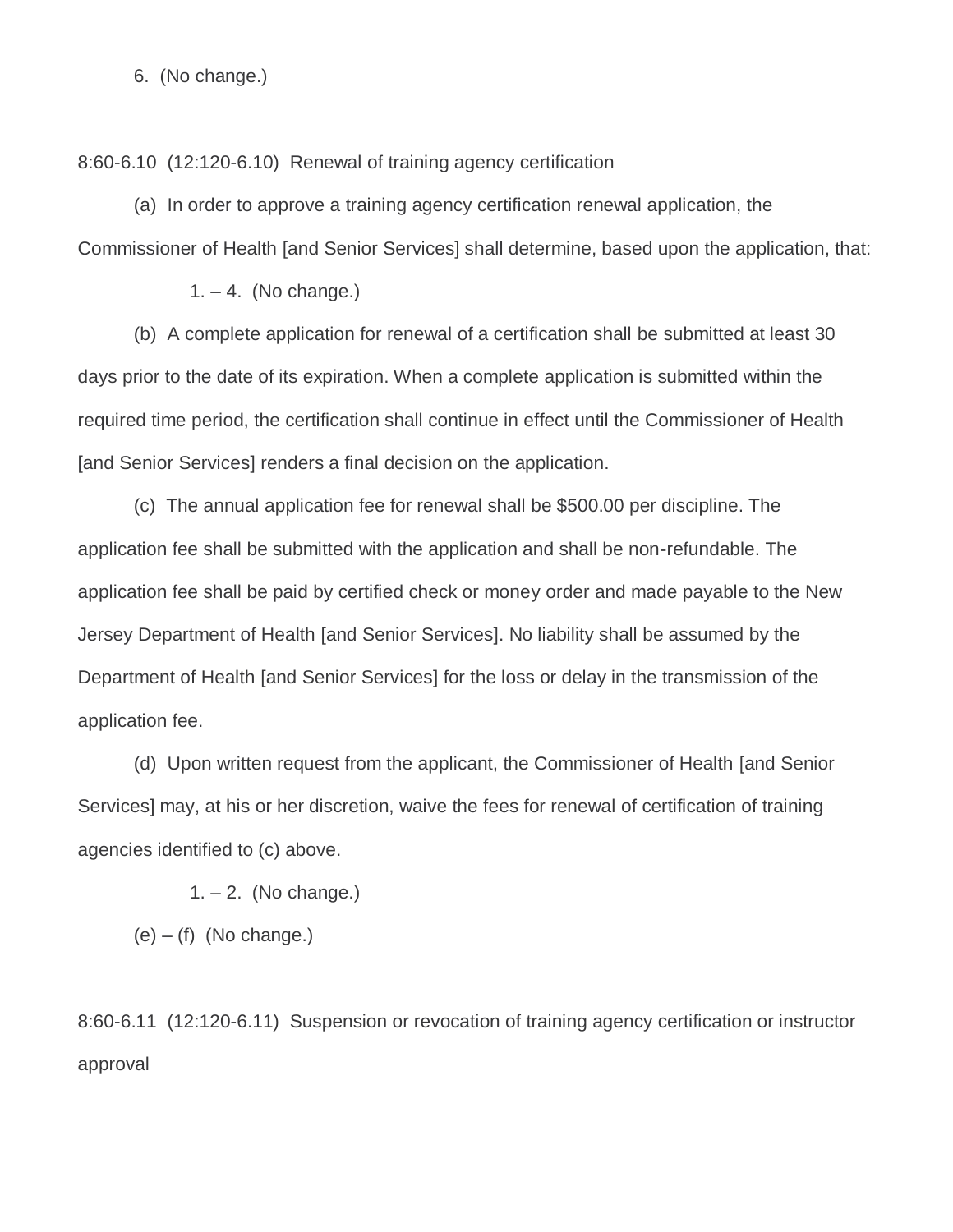(a) Any certified training agency may have its application denied, certification suspended or revoked**,** and/or shall be required to pay the administrative penalties set forth at N.J.A.C. 12:120-3.5 and 8:60-3.5 for each violation listed below:

1. (No change.)

2. Failure to adequately present either the topics set forth in this subchapter or any other materials required by the Department of Health [and Senior Services];

3. – 9. (No change.)

(b) (No change.)

(c) In all cases where the Commissioner of Health [and Senior Services] proposes to revoke or suspend certification or instructor approval, or denies an application for certification or instructor approval, the applicant shall have the right to an informal conference or formal hearing, or both, pursuant to N.J.A.C. 12:120-8 and 8:60-8.

## SUBCHAPTER 7. ASBESTOS WORK NOTIFICATION REQUIREMENTS

8:60-7.1 (12:120-7.1) Purpose and scope of subchapter

(a) The purpose of this subchapter is to establish the requirements for notifying the Departments of Labor and Workforce Development and Health [and Senior Services] as to when and where asbestos work will be undertaken.

(b) (No change.)

# 8:60-7.2 (12:120-7.2) Notification requirements

(a) Every employer under the scope of this subchapter who plans to perform asbestos work in New Jersey shall submit a written notification of intent to perform asbestos work at least 10 calendar days prior to beginning such work on forms specified by the Department of Health**,** [and Senior Services] except where such work is exempted at N.J.A.C. 12:120-1.4(b) (8:60-  $1.4(b)$ ).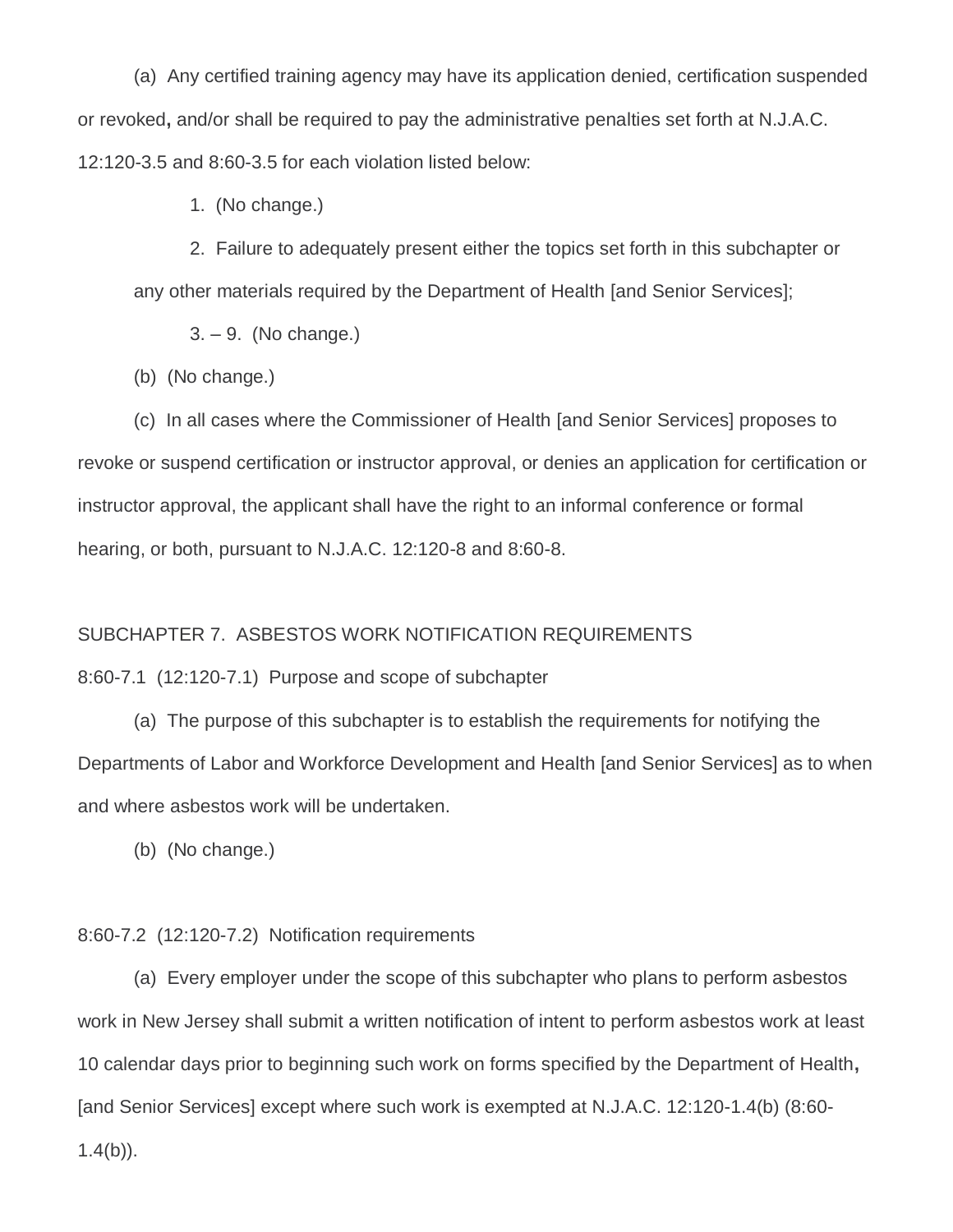$1. - 5.$  (No change.)

(b) The written notification required by (a) above shall include:

1. – 9. (No change.)

10. Any other relevant information [which] **that** the Commissioner of Labor and Workforce Development or the Commissioner of Health [and Senior Services], as the case may be, determines to be necessary.

(c) Amended written notifications shall be submitted in accordance with and pursuant to N.J.A.C. 12:120-7.2(a) and (b) and 8:60-7.2(a) and (b). Amended notifications to the Commissioner of Labor and Workforce Development and the Commissioner of Health [and Senior Services] are required when:

 $1. - 4.$  (No change.)

(d) The Commissioner of Labor and Workforce Development or the Commissioner of Health [and Senior Services], as the case may be, may allow less than 10 calendar days prior notification where emergency circumstances warrant less than a [10 calendar day prior] **10 calendar-day-prior** notification.

1. Where emergency circumstances warrant less than a [10 calendar day prior] **10-calendar-day-prior** notification, an employer shall still be required to adhere to the remaining requirements of N.J.A.C. 12:120-7.2(a) and (b) and 8:60-7.2(a) and (b) when it plans to perform asbestos work in New Jersey.

2. To enable the Commissioner of Labor and Workforce Development or the Commissioner of Health [and Senior Services] to determine whether a waiver of the [10 calendar day prior] **10-calendar-day-prior** notification may be granted, the notifying party shall:

i. Submit a written explanation from the facility owner or from the [third party] **third-party** environmental engineer representing the facility owner to both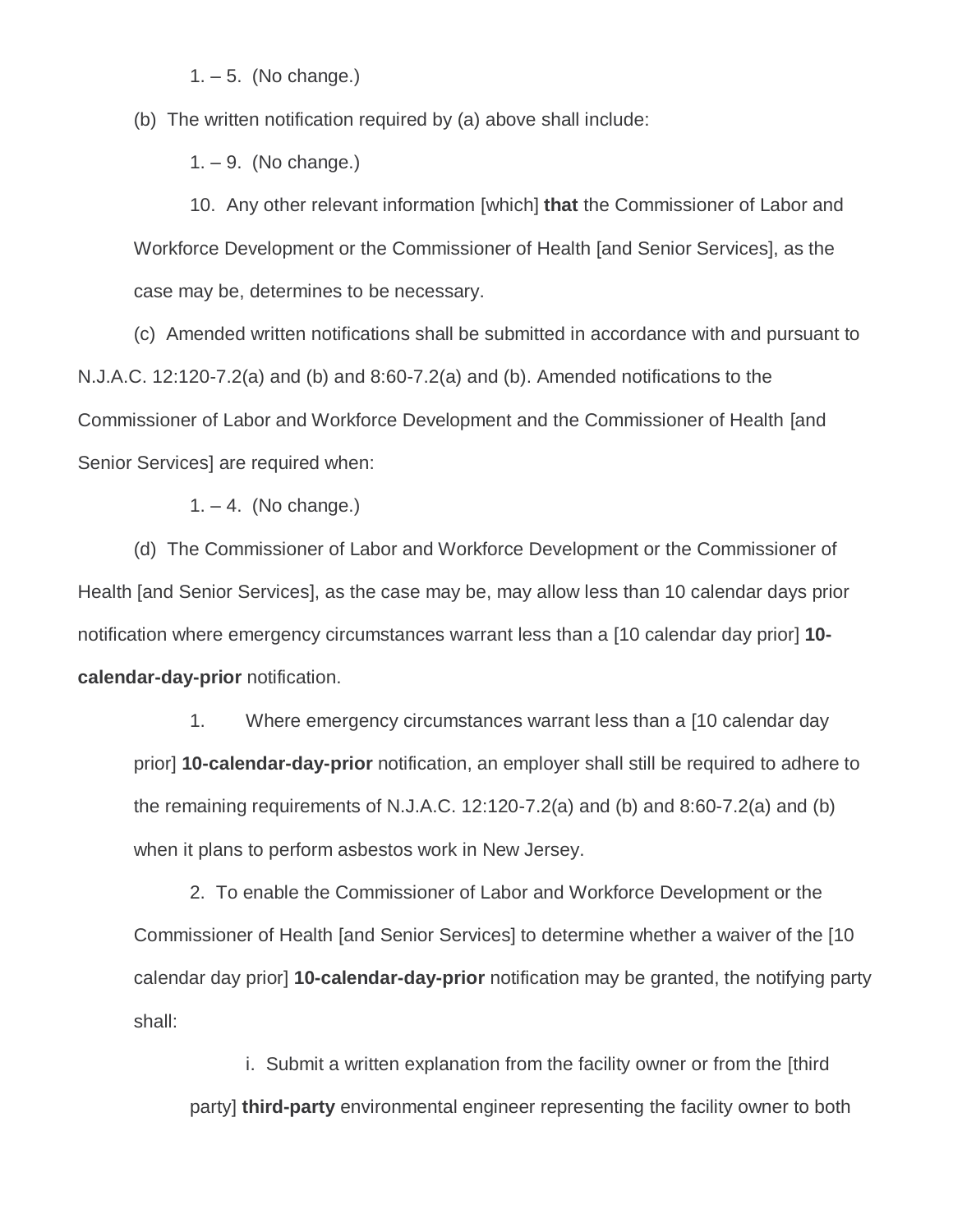the Commissioner of Labor and Workforce Development and the Commissioner of Health [and Senior Services] which details:

(1) (No change.)

(2) The impact upon the facility owner should a waiver of the [10 calendar day prior] **10-calendar-day-prior** notification not be granted.

ii. (No change.)

3. A request for a waiver of the 10 calendar days prior notification may be reviewed for approval by the Commissioner of Labor and Workforce Development or Health [and Senior Services] when received by facsimile transmission or express delivery. Only after the Commissioner of Labor and Workforce Development or Health [and Senior Services] has determined and has authorized that the emergency circumstance warrants a waiver, may the asbestos work proceed as notified.

(e) Written notifications required pursuant to this subchapter shall be submitted to:

New Jersey Department of Labor and Workforce Development

Asbestos Control and Licensing Section

1 John Fitch Plaza, 3rd Floor

PO Box 392

Trenton, NJ 08625-0392

and

New Jersey Department of Health [and Senior Services]

Consumer [and]**,** Environmental **and Occupational** Health Service[s]

PO Box 369

Trenton, NJ 08625-0369

# SUBCHAPTER 8. APPEALS AND COMPLAINTS

8:60-8.1 (12:120-8.1) Scope of subchapter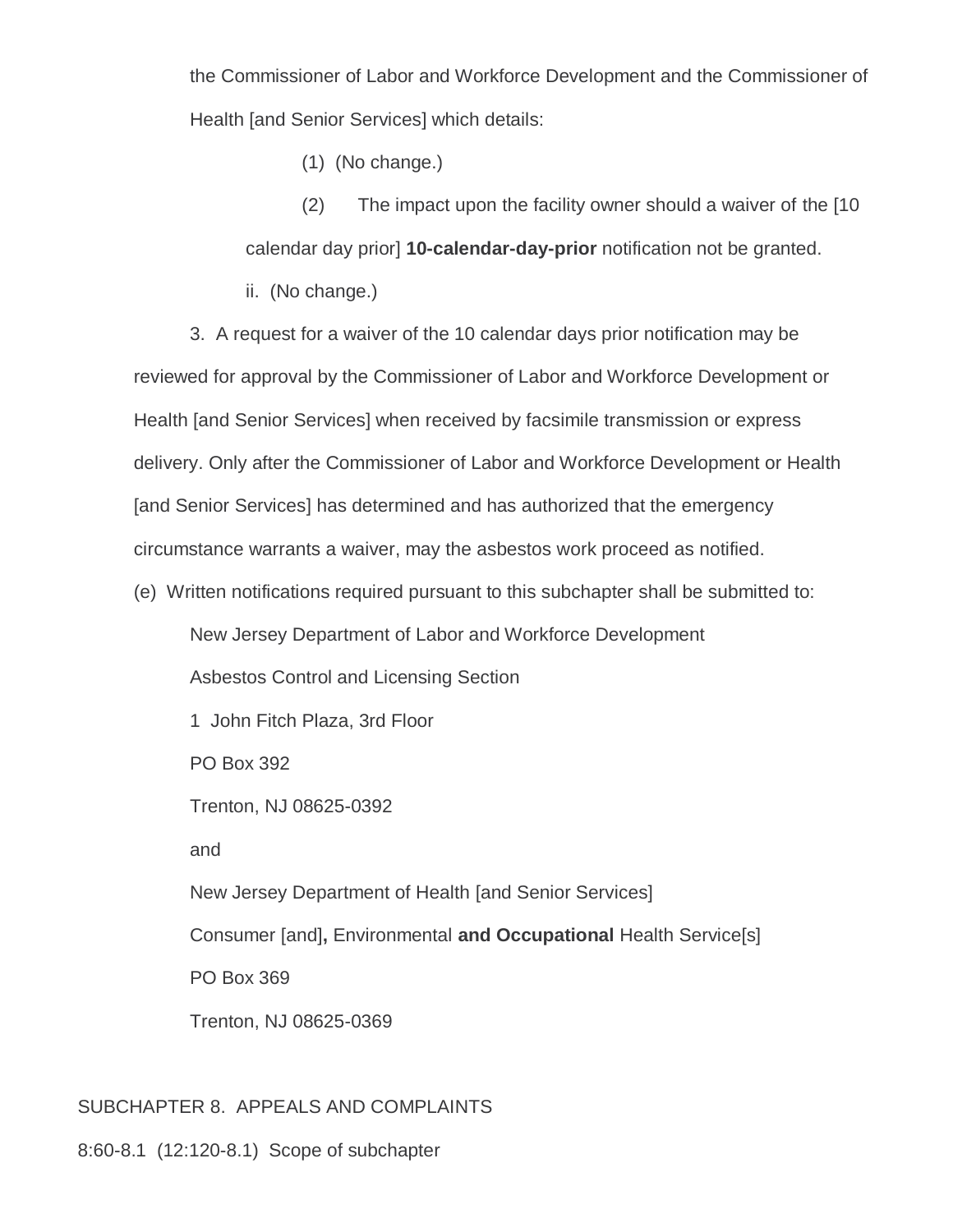This subchapter shall apply to the procedures for appealing any action or inaction by the Commissioner of Labor and Workforce Development or the Commissioner of Health [and Senior Services], under the Act, including, the revocation, suspension**,** or refusal to renew a license or permit, or denial of an application for a license or permit; the denial, revocation**,** or suspension of a training agency certification or instructor approval; and the assessment of a civil administrative penalty. It shall also apply to the procedures for filing a citizen complaint alleging a violation of the Act.

#### 8:60-8.2 (12:120-8.2) Appeals

(a) Any individual who is aggrieved by any action or inaction of the Commissioner of Labor and Workforce Development or the Commissioner of Health [and Senior Services] or his or her designee, under this chapter, shall have the right to an informal conference under (c) below or a formal hearing under (d) below or both upon receipt by the Commissioner of Labor and Workforce Development or Health [and Senior Services], as the case may be, of a written request within 10 calendar days of receipt of notice of the proposed agency action.

(b) In the interest of protecting employee or public health and safety, the Commissioner of Labor and Workforce Development or the Commissioner of Health [and Senior Services] may suspend a license, permit, instructor approval or training agency certification prior to a hearing. When the license, permit, training agency certification**,** or instructor approval has been suspended, the aggrieved person shall have the right to a hearing within 10 calendar days of the notice of suspension.

(c) Upon receipt of the written request, an informal conference shall be held before a designee of the Commissioner of Labor and Workforce Development or Health [and Senior Services], as the case may be, within 30 calendar days. The designee of the Commissioner of Labor and Workforce Development or Health**,** [and Senior Services] as the case may be, shall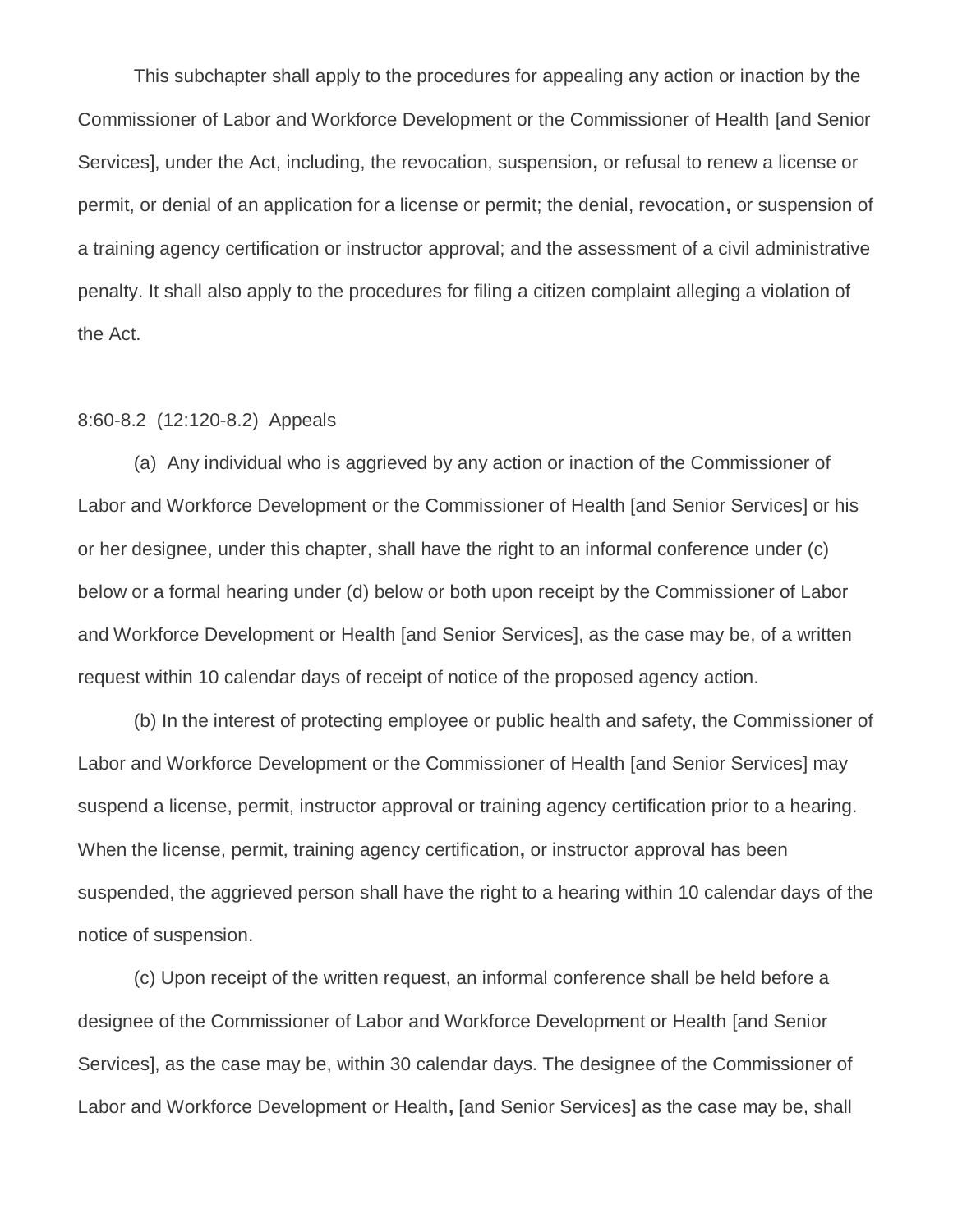render a decision within 45 calendar days of the conference. Such decision shall state the findings and conclusions and shall be transmitted to the aggrieved person.

(d) Any party who disagrees with the decision of the Commissioner of Labor and Workforce Development or [Health and Senior Services'] **Health's** designee may submit a written request for a formal hearing in accordance with (e) below.

 $(e) - (q)$  (No change.)

### 8:60-8.3 (12:120-8.3) Citizen complaints

(a) Any person who believes a violation of the provisions of the Act has occurred may file a citizen complaint petitioning the Commissioner of Labor and Workforce Development or Health [and Senior Services] to bring an enforcement action. The citizen complaint shall specify:

 $1. - 3.$  (No change.)

(b)-(c) (No change.)

SUBCHAPTER 9. STANDARDS AND PUBLICATIONS REFERRED TO IN THIS CHAPTER 8:60-9.1 (12:120-9.1) Documents referred to by reference

(a) The full title and edition of each of the standards and publications referred to in this chapter are as follows:

1. (No change.)

2. N.J.A.C. 1:1, Uniform **Administrative** Procedure Rules;

3. (No change.)

4. N.J.A.C. 7:26, [Non-Hazardous] **Solid and Hazardous** Waste Regulations;

5. – 10. (No change.)

## APPENDIX

For the purpose of analyzing Category I non-friable asbestos containing material and other non-friable organically bound material, the Department of Labor and Workforce